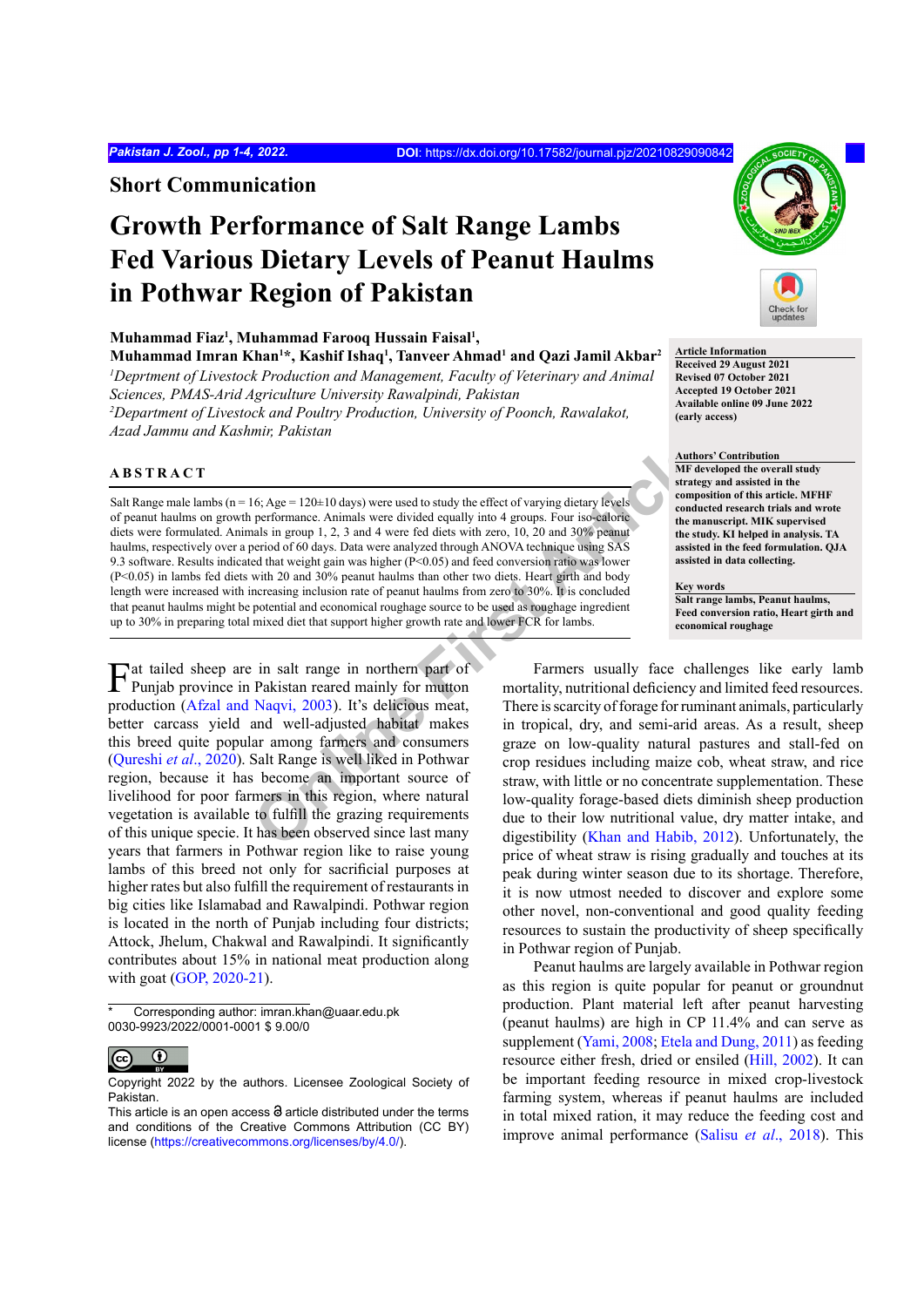study was therefore designed with main aim to evaluate various dietary levels of peanut haulms in total mixed ration for optimum growth performance in Salt Range lambs raised under Pothwar environment conditions.

## *Materials and methods*

**Example 10** to matrice the state of the state of the posted in the to palatable and better nutrient in<br>management circumstances. For than wheat straw. In a previous s, these lambs were tagged. Each (2007), dictary ground The study was conducted at the University Research Farm Koont of PMAS-Arid Agriculture University Rawalpindi. Salt Range lambs (n= 16, Age=  $120 \pm 10$ days and weight =  $20 \pm 3$  kg) were used to study the effect of dietary peanut haulms on feed consumed, weight gain, feed conversion ratio, body measurements and feed cost was investigated. The lambs in the experiment were divided into four groups, each with the same number of lambs. All experimental animals were housed in the identical housing and management circumstances. For identification purposes, these lambs were tagged. Each lamb was fed separately. Peanut haulms were added to the ration in varying proportions; 0% peanut haulms (Control T1), 10% peanut haulms (T2), 20% peanut haulms (T3) and 30% peanut haulms (T4). All four diets were iso-caloric in nature. Wheat straw was used in TMR as roughage source in control diet (T1) up to 30%, whereas wheat straw was replaced with peanut haulms 10%, 20% and 30% in T2, T3 and T4, respectively. All of the diet's components were mixed to generate the overall mix ration (TMR). For 60 days, TMRs were fed *ad libitum*, with a 15-day adjustment period in between. Data on feed consumption, weight increase, and feed conversion ratio were collected weekly. The data were analyzed using the ANOVA technique in SAS 9.3 software under a Completely Randomized Design (Steel *et al*[., 1997](#page-3-6)). The post hoc mean comparison was tested using Duncan multiple range test.

# *Results and discussion*

#### *Feed consumption and economics*

The feed consumption by Salt range lambs increased with increasing rate of peanut haulms in diets. The feed consumption in Salt Range lambs was higher  $(P<0.05)$ in the diet with 30% peanut haulms than other diets and followed by diets with 20, 10 and zero % peanut haulms. A similar report was also published by Antwi *et al*[. \(2020\)](#page-2-2) and similarly types of results were reported by [Ayantunde](#page-2-3) *et al*[. \(2007\)](#page-2-3) who showed that feed intake improved linearly with increase of peanut haulms offered. Improved feed consumption in diets with higher peanut haulms might be attributed to factors of lesser NDF, dustiness and palatability in leguminous peanut haulms as compared to that of wheat straw. Moreover, low fiber and high CP in peanut haulm might be reason of high feed consumption in lambs ([Atsbha](#page-2-4) *et al*., 2021).

Peanut haulms are cheaper source of dry roughage

which can be fed to small ruminants and specially sheep. The feed cost of roughage content in present study was reduced down to 50 percent as peanut haulms are used replacing wheat straw.

## *Average daily gain and live weight*

Growth performance of Salt Range lambs in terms of weight gain and ADG was found higher (P<0.05) in diets with 20 and 30% peanut haulms than of those fed diets with zero and 10% peanut haulms, whereas gain was not different (P>0.05) among lambs fed 20 and 30% peanut haulm. Improved growth performance in Salt range lambs fed diets with higher content of peanut haulms might be attributed to factors of higher feed consumption due to palatable and better nutrient profile of peanut haulms than wheat straw. In a previous study by [Ayantunde](#page-2-3) *et al*. (2007), dietary groundnut haulms improved daily gain in lambs, whereas Abdalla (2010) also reported ADG 264 g/ day while feeding of peanut haulm pellets in Sudan desert lambs. Furthermore, he also elaborated that ADG of lambs was decreased as level of ground haulms was decreased in ration just as in this report, ADG in Salt Range lambs decreased with decreasing rate of peanut haulms in diets. In addition to above, few more studies highlighted the improved weight gain by feeding groundnut haulms as compared to tree leaves [\(IDRC, 2018](#page-3-7)) and Napier grass feed in Nellore lambs (Khan *et al*., 2015).

## *Feed conversion ratio*

The optimum (lesser) feed conversion ratio (FCR) was found in those lambs fed diets with 20 and 30% peanut haulms. FCR in control diet with zero percent peanut haulm was higher (P<0.05) than all other diets, FCR in diet with 10% haulms was also higher (P<0.05) than that of 20 and 30% peanut haulm diets. However, optimum FCR in diet with 30% haulms was not different (P>0.05) with that of diet with 20% peanut haulms. The justification behind fetching optimum FCR in diets with 20 or and 30% peanut haulms might be attributed to factors of higher feed consumption and weight gain in Salt Range lambs fed higher peanut haulms. The other factor might be groundnut haulms was leguminous forage rich in crude protein ([Babale](#page-2-6) *et al*., 2018). Results of this study regarding optimum FCR in diet with high level of peanuthaulms were also substantiated by previous workers. Etchu *et al*[. \(2014\)](#page-2-7) reported 5.24 FCR even in rabbits fed diet with 40% groundnut haulms, whereas [Fasae](#page-3-9) *et al*. [\(2016\)](#page-3-9) reported differently that sheep fed sole groundnut haulms had worst FCR (11.9). The possible reason for this difference might be due to factor that sheep (age 9-12 m) was feeding only groundnut haulms in that study with varying levels of cassava foliage. [Abdalla \(2010\)](#page-2-5)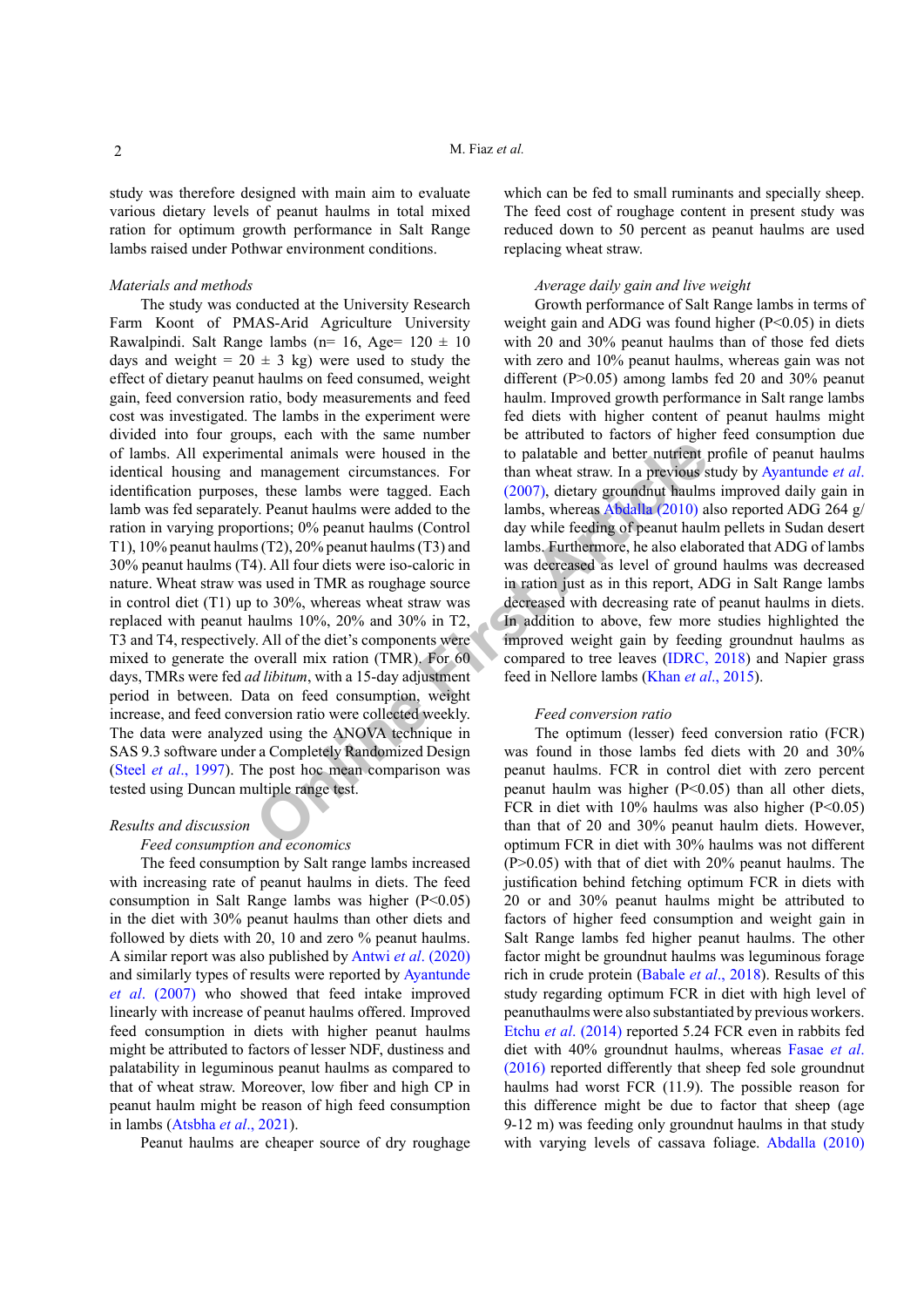| <b>Parameters</b>          | Dietary treatments (Mean±SE) |                              |                            |                              |
|----------------------------|------------------------------|------------------------------|----------------------------|------------------------------|
|                            | T-1: (Control) PH Zero $\%$  | $T-2: PH10\%$                | $T-3: PH20\%$              | $T-4: PH30\%$                |
| Feed consumed (Kg)         | $69.8 \pm 0.11$ <sup>d</sup> | $72.0 \pm 0.44$ <sup>c</sup> | $77.0 \pm 0.16^b$          | $78.3 \pm 0.21$ <sup>a</sup> |
| Average daily gain $(g/d)$ | $152 \pm 9.23^{\circ}$       | $183 \pm 3.40^b$             | $252 \pm 2.08^{\circ}$     | $266 \pm 4.81$ <sup>a</sup>  |
| Live weight gain $(Kg)$    | $9.1 \pm 0.55$ °             | $11.0 \pm 0.20^b$            | $15.1 \pm 0.12^a$          | $16.0 \pm 0.28$ <sup>a</sup> |
| Feed conversion ratio      | $7.7 \pm 0.46^{\circ}$       | $6.5 \pm 0.11^b$             | $5.0 \pm 0.033$ °          | $4.9 \pm 0.08$ °             |
| Heart girth (inches)       | $38.6 \pm 0.23$ °            | $39.3 \pm 0.23$ <sup>c</sup> | $41.6 \pm 0.23^b$          | $43.5 \pm 0.28$ <sup>a</sup> |
| Body length (inches)       | $29.6 \pm 0.23^b$            | $30.0 \pm 0.20^{\rm b}$      | $32.7 \pm 0.32^{\text{a}}$ | $32.7 \pm 0.14^{\circ}$      |

<span id="page-2-8"></span>**Table I. Effect of various dietary levels of peanut haulms in total mixed ration on growth performance in Salt Range lambsunder Pothwar region of Pakistan.**

\*PH, Peanut haulms. \* Values with different superscripts in a row are different (P<0.05).

reported that diet with 20% groundnut haulms was cheapest in cost with optimum FCR in Sudan desert lambs. Moreover, he also strengthened the finding of current study that FCR was decreased with decreasing dietary rate of groundnut haulms.

#### *Body measurement*

ith 20% groundnut haulms was<br>
in other species of livestock for<br>
tengthened the finding of current<br>
reased with decreasing dietary rate<br>
office<br>
from mercialization, Pir Mehr Al<br>
University Rawalpindi provide<br>
that at the Body measurements at the end of feeding trial were found different in Salt Range lambs fed diet with varying levels of peanut haulms as depicted in Table I. Heart girth was higher (P<0.05) in lambs fed diet with 30% haulms than all other diets, whereas it was also higher  $(P<0.05)$ in diet with 20% peanut haulms than control diet and diet with 10% haulms. Heart girth was not different (P>0.05) between control diet and diet with 10% peanut haulms. The possible reason for higher heart girth measurement in Salt range lambs fed increased level of peanut haulms might be due to higher weight gain. Heart girth might act as determinant for live weight estimations of sheep and goats ([Mahmud](#page-3-10) *et al*., 2014).

Body length of Salt Range lambs were not different (P>0.05) between diets with 30 and 20% peanut haulms but higher than control diet and diet with 10% dietary haulms level. The justification for improvement in body length of lambs fed higher peanut haulms might be also higher weight gain. Body length is also used as parameter for estimation of live weight of sheep along with other body measurement [\(Girma and Alemu, 2008](#page-3-11)).

## *Conclusions*

It is concluded based on findings of present study that optimum growth performance can be achieved in Salt Range lambs fed total mixed ration with 30% roughage content based on peanut haulms. Peanut haulms might be potential and economical roughage source to be used as roughage ingredient up to 30% in preparing total mixed that support higher growth rate and lower FCR for lambs. It is recommended that peanut haulms should be evaluated in other species of livestock for optimum growth and production performance.

## *Acknowledgements*

Office of Research, Innovation, and Commercialization, Pir Mehr Ali Shah Arid Agriculture University Rawalpindi provided financial support for this research. For data collection, we also acknowledge Muhammad Arif (Veterinary Officer) and Ameer Sultan (Veterinary Assistant), University Research Farm Koont, PMAS-AAUR.

## *Statement of conflict of interest*

The authors have declared no conflict of interest.

## *Reference*

- <span id="page-2-5"></span>Abdalla, A.S.E.A., 2010. *Effect of dietary levels of pelleted groundnut haulms on performance of desert lambs*. M.Sc. thesis, Faculty of Animal Production, University of Khartoum, Sudan. [https://core.ac.uk/](https://core.ac.uk/download/pdf/71669648.pdf) download/pdf/71669648.pdf
- <span id="page-2-0"></span>Afzal, M[.,](https://www.google.com/url?sa=tandrct=jandq=andesrc=sandsource=webandcd=andved=2ahUKEwjp7o-L49PyAhWh3OAKHc6UAT4QFnoECAMQAQandurl=http%3A%2F%2Fwww.sciencevision.org.pk%2FBackIssues%2FVol9%2F22.livestock.dfandusg=AOvVaw04nZ1dnMzIWHPpuHjAyVsQ ) and Naqvi, A.N., 2003. *Quart. Sci. Vis*., **9**: 1-14.
- <span id="page-2-2"></span>Antwi, C., Anderson, P., Anim-Jnr, A.S., Kiryowa, M., Ayano, A.E., and Donkoh, A., 2020. *Sci. Afr*., **8**:1- 6. [https://www.sciencedirect.com/science/article/](https://www.sciencedirect.com/science/article/pii/S2468227620300466) [pii/S2468227620300466](https://www.sciencedirect.com/science/article/pii/S2468227620300466)
- <span id="page-2-4"></span>Atsbha, K., Gebremariam, T., and Aregawi, T., 2021. *Afr. J. agric. Res*., **17**: 378-386.
- <span id="page-2-3"></span>Ayantunde, A.A., Delfosse, P., Fernandez-Rivera, S., Gerard, B., and Dan-Gomma, A., 2007. *Trop. Anim. Hlth. Prod*., **39**: 207- 216.
- <span id="page-2-6"></span>Babale, D.M., Millam, J.J., Abaya, H.Y., and Kefas, B.W., 2018. *Moj. Anat. Physiol*., **5**: 386‒389.
- <span id="page-2-7"></span>Etchu, A.K., Ngu, G.T., Yongabi, K.A., and Woogeng, I.N., 2014. *Int. J. Livest. Prod*., **5**: 81-87.
- <span id="page-2-1"></span>Etela, I., and Dung, D.D., 2011. *Afr. J. Fd. Agric. Nutr. Dev*., **11**: 4538-4545.